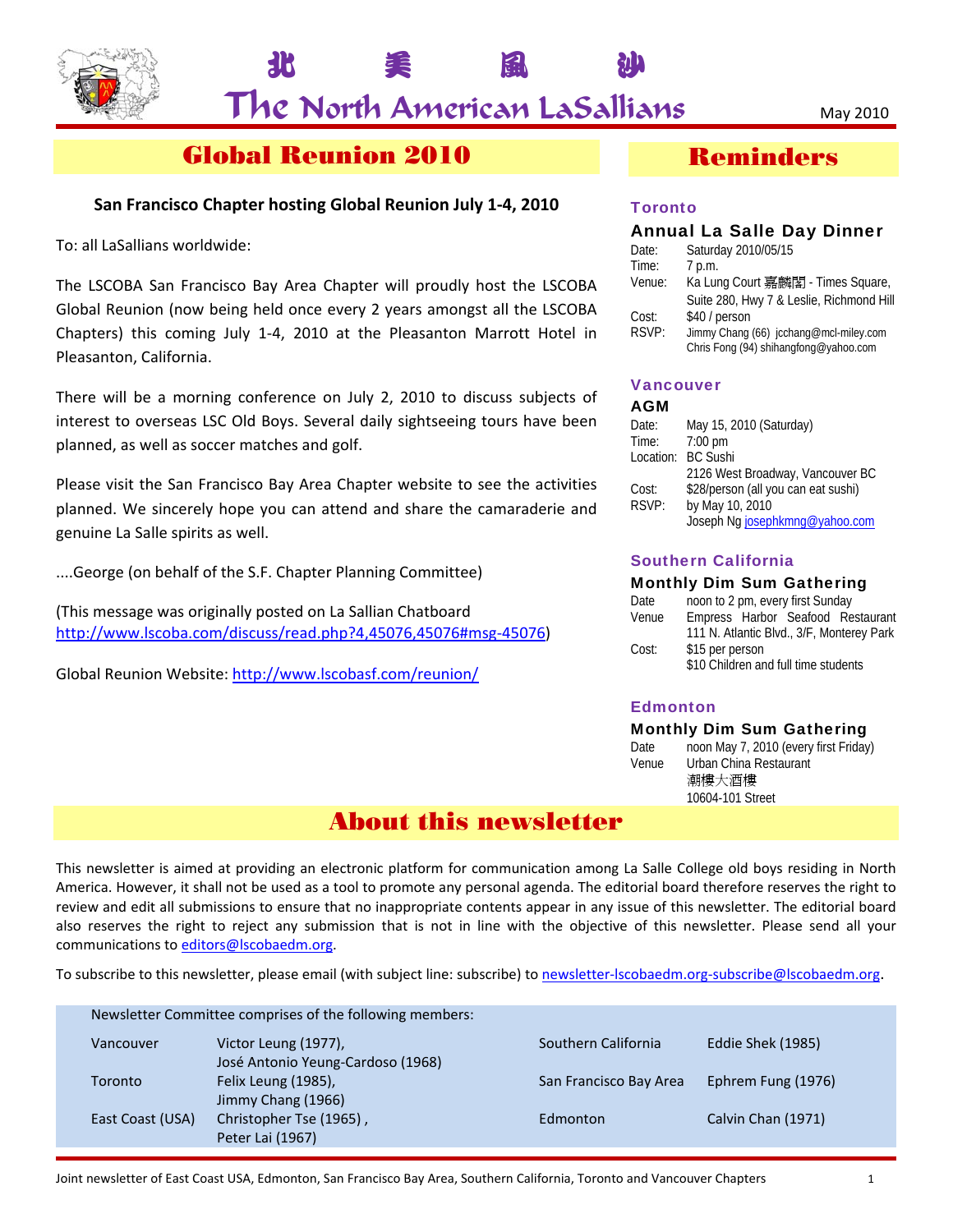

北 美 風 沙

# Chapter News

## Toronto Chapter

## **Annual La Salle Day Dinner**

Please come and celebrate the most important feast day for our Alma Mater, boys only.

| Date:                                            | Saturday 2010/05/15                                                        |
|--------------------------------------------------|----------------------------------------------------------------------------|
| Time:                                            | 7 p.m.                                                                     |
| Venue:                                           | Ka Lung Court 嘉麟閣 - Times Square, Suite 280, Hwy 7 & Leslie, Richmond Hill |
| Cost:                                            | $$40/$ person                                                              |
| For reservation, please contact any director or: |                                                                            |
| Jimmy Chang (66)                                 | jcchang@mcl-miley.com                                                      |
| Chris Fong (94)                                  | shihangfong@yahoo.com                                                      |
|                                                  |                                                                            |

### **Br. Thomas Cup Golf Tournament**

The first time we had a golf tournament in Toronto was when Br. Thomas visited us in 2001; that was why we named the trophy Br. Thomas Cup. Thanks to Charles Li (1974), the Br. Thomas Cup tournament will be held for the second time this coming June. All old boys are urged to participate.

| Date:                    | Sunday 2010/06/13                                           |
|--------------------------|-------------------------------------------------------------|
| Golf Venue:              | St. Andrew Valley (368 St. John's Sideroad East, Aurora     |
| Tee Time:                | Approx. 12 noon                                             |
| Cost:                    | \$150 / person (including power cart and dinner afterwards) |
|                          | \$50 / person (dinner only)                                 |
| Eligibility:             | Old boys and guests (by invitation)                         |
| Format:                  |                                                             |
| <b>Old Boys Division</b> | <b>Guests Division</b>                                      |

| - Individual meal play                        | - Individual meal play                                      |
|-----------------------------------------------|-------------------------------------------------------------|
| - Low Net (modified Handicap) - Top 3 players | - Low Net (modified Handicap) - Top 3 male & female players |
| - Longest Drive x 1                           | - Longest Drive x 2 (male & female)                         |
| - Closest to the Pin x 2                      | - Closest to the Pin x 2                                    |
| - Low Gross - Top 3 players                   |                                                             |
|                                               |                                                             |

| Dinner Venue: | Ka Lung Court 嘉麟閣 - Times Square Suite 280, Hwy 7 & Leslie, Richmond Hill |
|---------------|---------------------------------------------------------------------------|
| Dinner Time:  | 7:30 p.m.                                                                 |

As the total number of players will be limited to 60, old boys will have priority and guests will only be by invitation from the organizing committee. (A participating old boy may recommend a guest for invitation.) Registration will close at noon, Sunday 2010/05/30 or when the number of registrants reaches 60. whichever comes first.

For registration, please contact any director or:

| Charles Li (74)  | charlesli@abacuscomm.com |
|------------------|--------------------------|
| Philip Wong (67) | Pwong343@rogers.com      |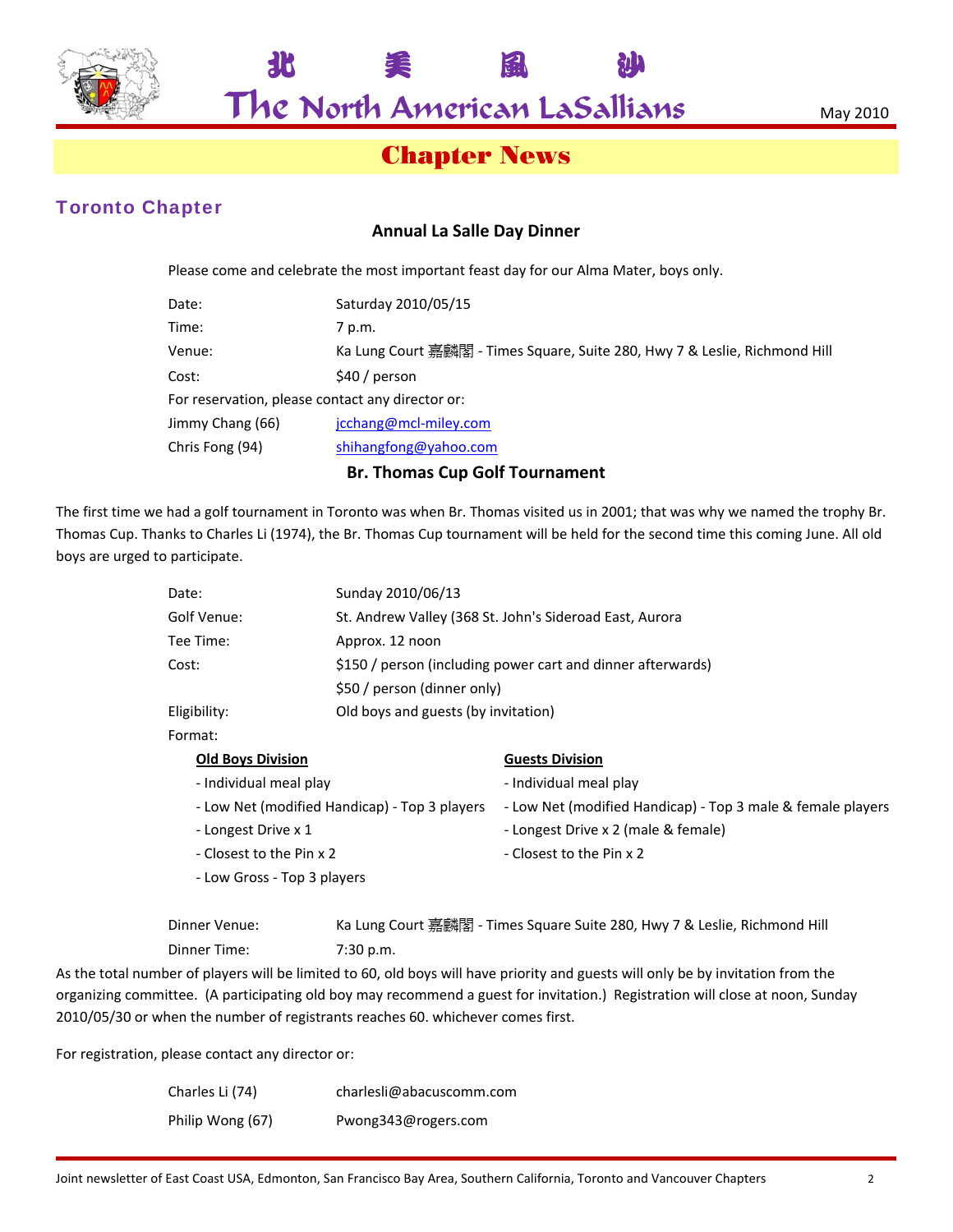



## **2010 Spring dinner and MahJong competition**

## **Kevin Kowk (88)**

The Toronto Chapter 2010 Spring dinner held in Seafood Delight Chinese Restaurant (囍悅海鮮酒家) on February 28, 2010. One and the same day, we had the annual Mahjong competition, it was a day filled with friendly jabbing, cheers of victory and sighs of disappointment but everyone agreed that it was a fun filled event.

On the eve of prize presentation, our president, Jimmy Chang (66), wished everyone a prosperous Year of the Tiger and led us to celebrate a very memorable day in which Canada's favorite son Sidney Crosby enabling Canada Men Hockey team to put the crowning finish on the Winter Olympic 2010 with the sudden time winning goal that secured 3‐2 victory over the USA.

Champion and the Best Sportsmanship award went to Christina Choy and King Choy (66) What a great success for the couple!!!!! Joe Tang (71) and John Yeung (73) settled for the 2nd and 3rd place respectively.

Last but not the least, we would like to express our sincere appreciation to our referee Danny Au Yeung (67) and to Peter Lau (70) who secured the nice venue and food.



**(L‐R): King Choy (66) Best Sportsmanship award, Danny Au Yeung (67) Vice President and Mahjong competition referee.**



**(L – R): King Choy (66), Janet Choy Champion of 2010 Mahjong competition, Jimmy Chang (66) President**



**MahJong competition finalists: (L‐ R) John Yeung (73), Stlina Lam (Guest), Janet Choy, King Choy (66), Joe Tang (71)**



**Mini 71er reunion (L – R):Joe Tang (71), Sam Cheung (71)**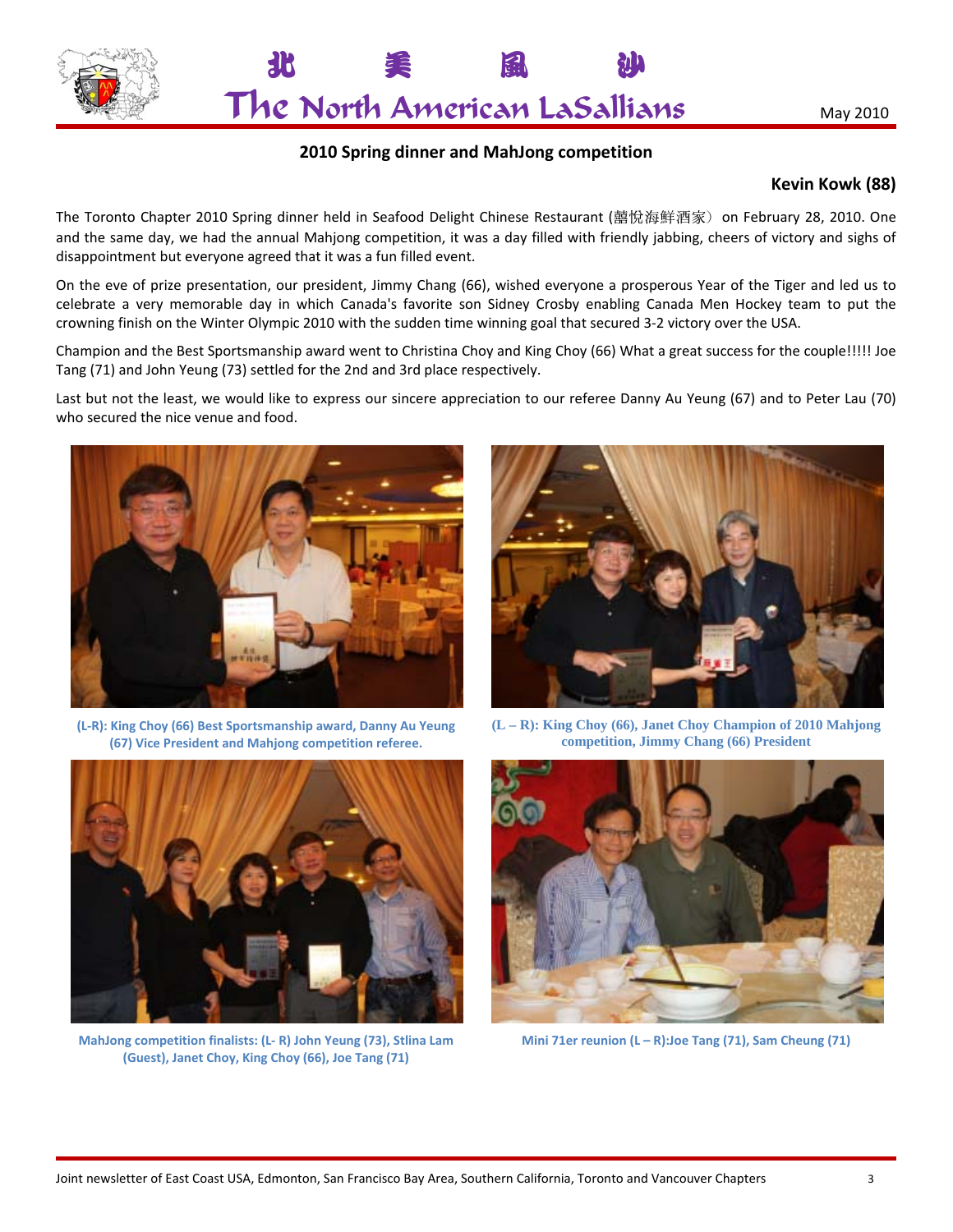

#### 北 風 渠 沙 The North American LaSallians



John Yeung (73) and Vincent Koo (74) delivered MahJong tips to Patrick Lee (2007), the youngest member of Toronto Chapter







## **Vancouver Chapter**

## **Annual General Meeting**

| Date:     | May 15, 2010 (Saturday)             |
|-----------|-------------------------------------|
| Time:     | $7:00$ pm                           |
| Location: | <b>BC Sushi</b>                     |
|           | 2126 West Broadway, Vancouver BC    |
| Cost:     | \$28/person (all you can eat sushi) |
| RSVP:     | Joseph Ng by May 10, 2010           |
|           | josephkmng@yahoo.com                |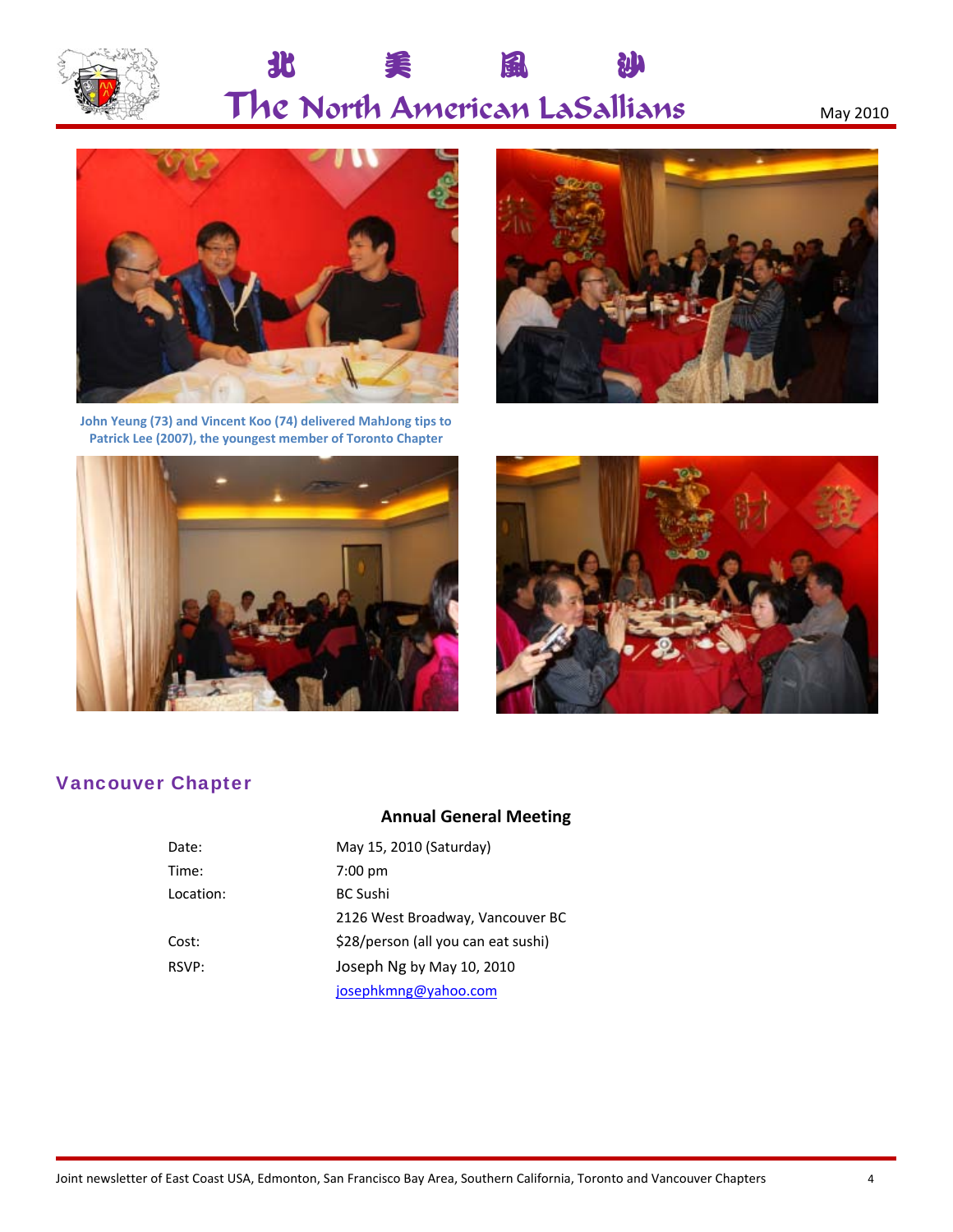

北 美 風 沙

## Edmonton Chapter

## **Spring Dinner & AGM**

I am pleased to announce that the Edmonton Chapter's 2010 AGM and Election has elected the following old boys as Executives for the term 2010‐2012:

| President        | Calvin Chan(1971)    |
|------------------|----------------------|
| <b>IPP</b>       | Mike Kwong(1967)     |
| Secretary        | Bill Wong(1966)      |
| Treasurer        | Davis Leung(1979)    |
| <b>Directors</b> | Dr. Louis Chan(1965) |
|                  | Peter Chiong(1970)   |

Calvin was unanimously elected as President of the Edmonton Chapter for his ability to guide and serve the Chapter to the highest level of performance. He's well respected.

Bill Wong Secretary, LSCOBA (Edmonton Chapter)







**(L ‐ R) Peter Chiong (1970), Louis Chan (1965), Calvin Chan (1971), Mike Kwong (1967), Davis Leung (1979), Bill Wong (1966)**